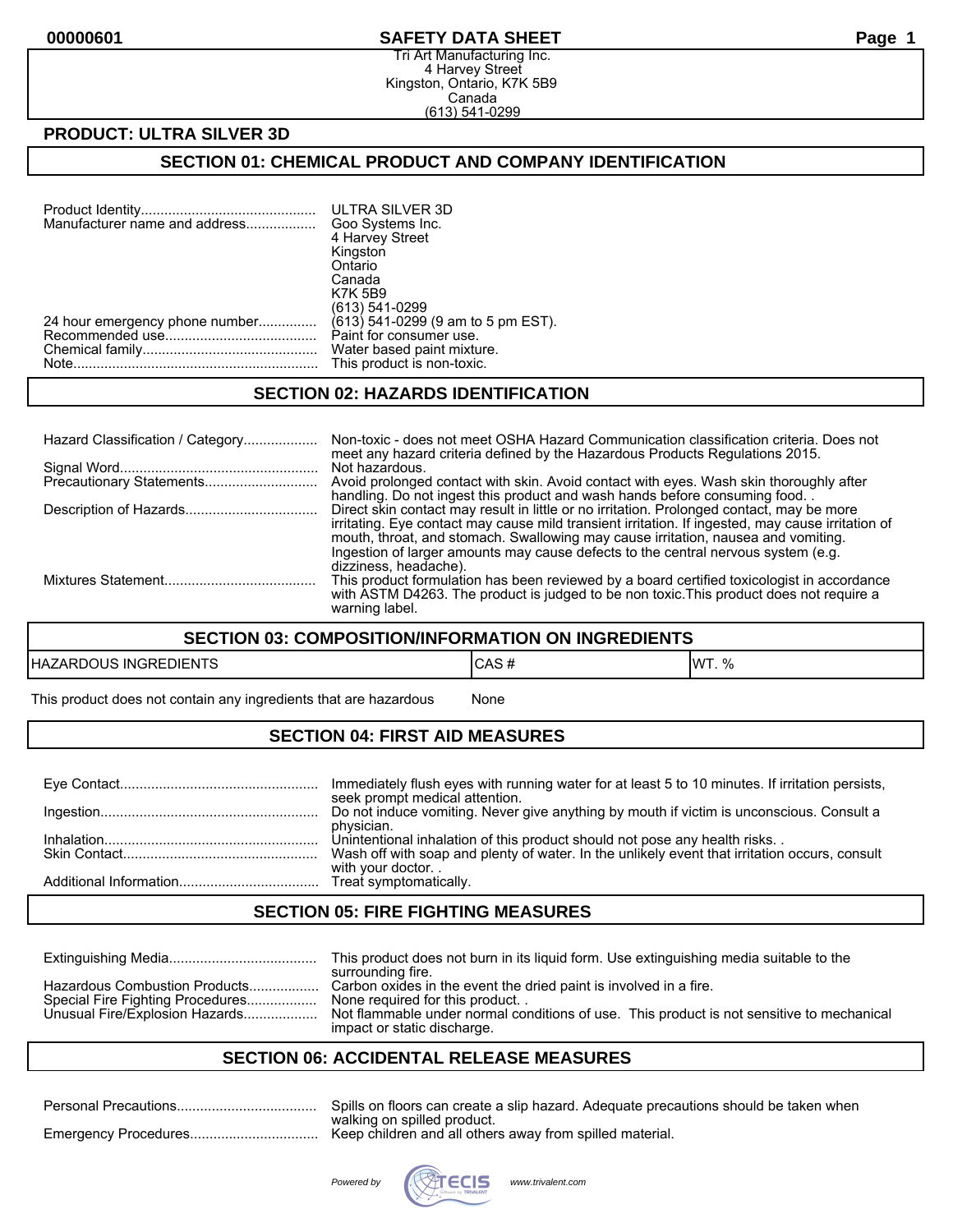## **PRODUCT: ULTRA SILVER 3D**

#### **SECTION 06: ACCIDENTAL RELEASE MEASURES**

Methods / Materials For Containment........... Use suitable absorbent materials such as cloth, rags, sponges, or paper towels . Clean Up....................................................... Contain and wipe up the spill with absorbent material or cloth. Rinse the cloth with water and repeat the process until surface is clean and dry of spilled material .

## **SECTION 07: HANDLING AND STORAGE**

| Avoid contact with skin, eyes and clothing. Wash thoroughly after handling. Keep away                                                                                                                                     |
|---------------------------------------------------------------------------------------------------------------------------------------------------------------------------------------------------------------------------|
| from extreme heat and flame. Keep containers tightly closed when not in use.<br>Store in a cool, dry, well ventilated area. Do not freeze. Recommended storage<br>temperature: $0 - 30^{\circ}$ C (32 - 86 $^{\circ}$ F). |

#### **SECTION 08: EXPOSURE CONTROLS/PERSONAL PROTECTION**

| <b>IINGREDIENTS</b>                                                    | TWA            | <b>ACGIH TLV</b><br>STEL                                                                                                                                                                                                                                                     | <b>OSHA PEL</b><br><b>IPEL</b> | <b>STEL</b>    | <b>NIOSH</b><br>IREL |
|------------------------------------------------------------------------|----------------|------------------------------------------------------------------------------------------------------------------------------------------------------------------------------------------------------------------------------------------------------------------------------|--------------------------------|----------------|----------------------|
| This product does not<br>contain any ingredients<br>that are hazardous | Not applicable | Not applicable                                                                                                                                                                                                                                                               | Not applicable                 | Not applicable | Not applicable       |
|                                                                        |                | No personal protective equipment is necessary when handling or using this product.<br>No special protective clothing is required to use this product.<br>Take the necessary precautions to avoid liquid contact with eves.<br>No gloves are required to handle this product. |                                |                |                      |

Engineering Controls..................................... No special ventilation requirements are necessary for this product.

#### **SECTION 09: PHYSICAL AND CHEMICAL PROPERTIES**

| Auto Ignition Temperature (deg C)<br>Upper Flammable Limit (% Vol )<br>Lower Flammable Limit (% Vol)<br>Coefficient of Water/Oil Distribution | Liguid.<br>Silver.<br>Mild odour.<br>No data.<br>Similar to water.<br>Dilutable in water.<br>Similar to water.<br>Non-flammable.<br>Not applicable.<br>Not applicable.<br>Not applicable.<br>No data.<br>71-75% (water).<br>27 g/gal or 7.1 g/L - SW846 M8260 Test Method.<br>90 - 1,000 poise. |
|-----------------------------------------------------------------------------------------------------------------------------------------------|-------------------------------------------------------------------------------------------------------------------------------------------------------------------------------------------------------------------------------------------------------------------------------------------------|
|-----------------------------------------------------------------------------------------------------------------------------------------------|-------------------------------------------------------------------------------------------------------------------------------------------------------------------------------------------------------------------------------------------------------------------------------------------------|

## **SECTION 10: STABILITY AND REACTIVITY**

| Hazardous Products Of Decomposition None known, refer to hazardous combustion products in Section 5. |
|------------------------------------------------------------------------------------------------------|

## **SECTION 11: TOXICOLOGICAL INFORMATION**

| $-$<br><b>IINGRED</b><br>DI⊢N I | CEC<br>◡◡ | D50<br>$ -$ |
|---------------------------------|-----------|-------------|
|                                 |           |             |

This product does not contain any ingredients that are hazardous Not applicable Not applicable

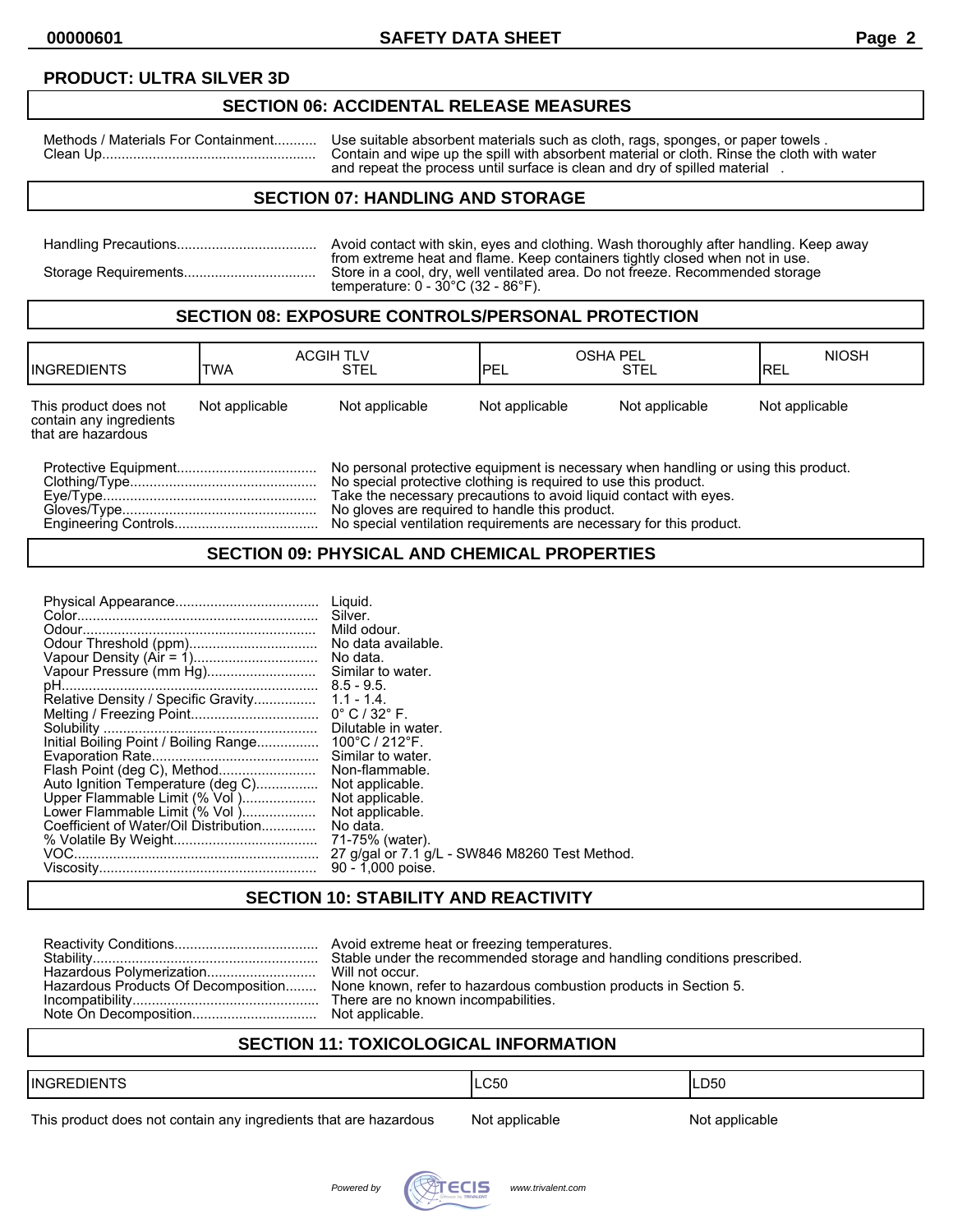## **PRODUCT: ULTRA SILVER 3D**

#### **SECTION 11: TOXICOLOGICAL INFORMATION** Route Of Exposure........................................ Skin and eye contact are possible routes of exposure. Mists and vapours are unlikely to be generated during intended use of this product. Do not take internally or ingest this product. Effects Of Acute Exposure............................ Ingestion of large amounts may be harmful. If product is heated or mists are formed, inhalation may cause irritation to the nose, throat and respiratory tract. Direct skin contact may result in little or no irritation. Prolonged contact may be more irritating. Eye contact may cause mild transient irritation. May cause irritation of mouth, throat, and stomach. Swallowing may cause irritation, nausea and vomiting. Effects Of Chronic Exposure.........................<br>Carcinogenicity Of Material............................ None of the ingredients in this product are classified as carcinogens by the IARC, ACGIH or NTP .<br>None are anticipated under normal use. Aggravated Medical Conditions.................... Note............................................................... Use of this product following our recommended instructions should not cause any health hazards, other than those indicated above .

## **SECTION 12: ECOLOGICAL INFORMATION**

#### **SECTION 13: DISPOSAL CONSIDERATIONS**

Appropriate Disposal Methods...................... Empty containers should be recycled in accordance with local municipal recycling practices. Containers that are not empty should be brought to your local waste paint recycling facility . Appropriate Disposal Considerations............ Wherever possible unused paint should be brought to your local waste paint facility.<br>Properties Affect Disposal.................................. None anticipated. Properties Affect Disposal..............................<br>Sewage Disposal Comments....................... Wherever possible, paint should not be washed down the sewer.

## **SECTION 14: TRANSPORT INFORMATION**

| Transport Hazard Classification<br>Packaging Group (If Applicable)<br>Guidance for transportation by ship (IMO) | Not regulated.<br>Not regulated.<br>Not regulated.<br>Not regulated.<br>Guidance on transport by air (IATA) This product is not classified as a dangerous good per IATA Dangerous Goods<br>Regulations.<br>This product is not classified as a dangerous good and is therefore not regulated when<br>transported on a ship. |
|-----------------------------------------------------------------------------------------------------------------|-----------------------------------------------------------------------------------------------------------------------------------------------------------------------------------------------------------------------------------------------------------------------------------------------------------------------------|
|                                                                                                                 | None known.                                                                                                                                                                                                                                                                                                                 |

## **SECTION 15: REGULATORY INFORMATION**

| Globally Harmonized System Classification              | Not classified.<br>The ingredients in this product appear on the DSL.<br>This product does not contain any formaldehyde per Japanese Regulation 112. There is a<br>trace amount of Ammonia which is listed on the Appended Table 2 of the Poisonous and |
|--------------------------------------------------------|---------------------------------------------------------------------------------------------------------------------------------------------------------------------------------------------------------------------------------------------------------|
| SARA TITLE III                                         | Deleterious Substances Control Act #122 of 2011.<br>All ingredients are listed on the TSCA inventory.<br>This product is not considered hazardous.                                                                                                      |
| Section 302 - Extremely Hazardous  None.<br>Substances |                                                                                                                                                                                                                                                         |
| Section 311/312 - Hazard Categories Not applicable.    | Toxic Chemical constituents above de minimus concentrations.                                                                                                                                                                                            |
| EPA Hazardous Air Pollutants (HAPS)<br>40CFR63         | None.                                                                                                                                                                                                                                                   |
|                                                        | 3209.10.00.20.<br>This product does not contain any chemical(s) known to the State of California to cause<br>cancer or reproductive toxicity.                                                                                                           |